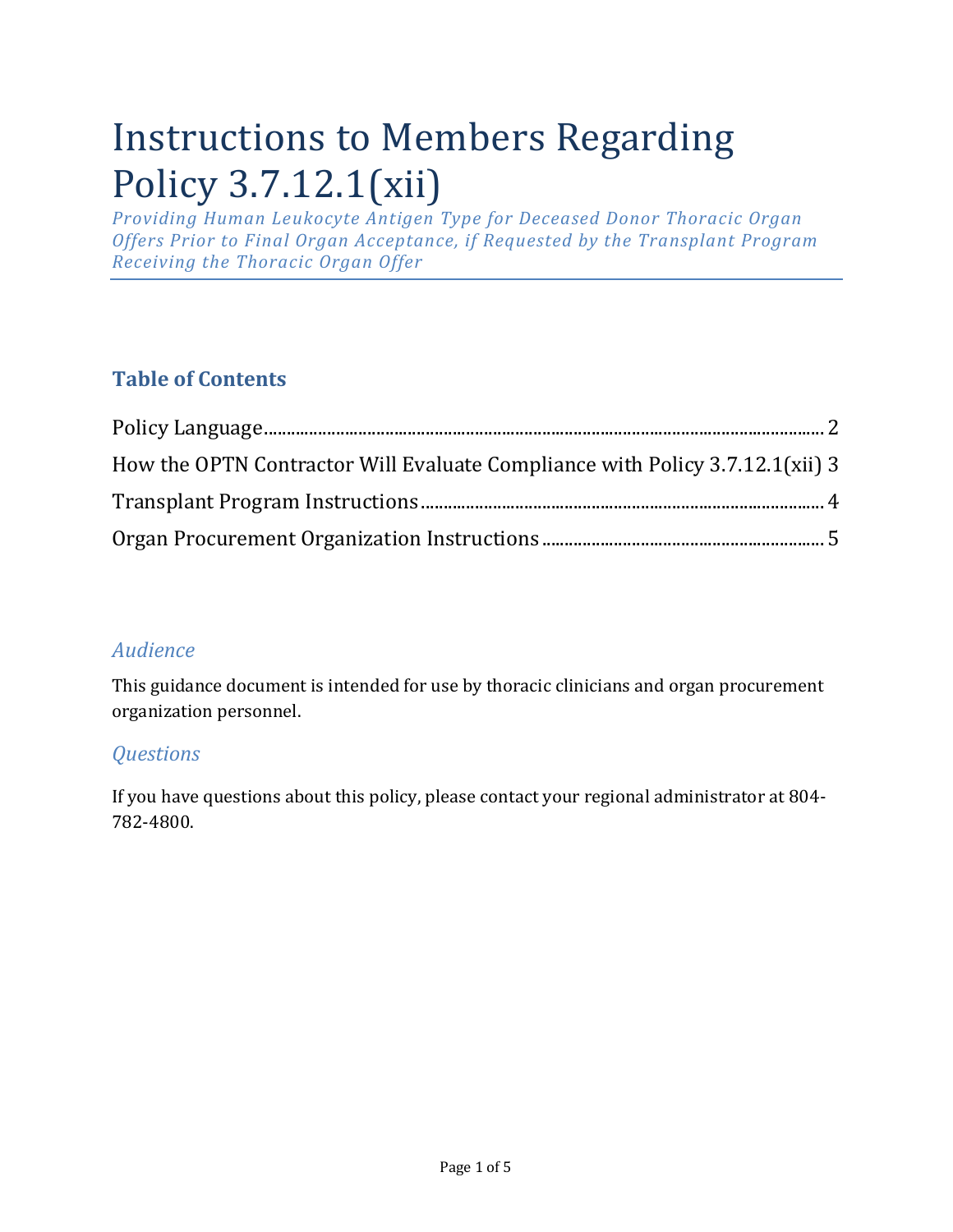#### <span id="page-1-0"></span>**Policy Language**

**3.7.12.1 Essential Information for Thoracic Offers**. The Host OPO or donor center must provide the following donor information to the recipient center with each thoracic organ offer:

- (i) The cause of brain death;
- (ii) The details of any documented cardiac arrest or hypotensive episodes;
- (iii) Vital signs including blood pressure, heart rate and temperature;
- (iv) Cardiopulmonary, social, and drug activity histories;
- (v) Pre- or post-transfusion serologies as indicated in 2.2.7.1 (pre-transfusion preferred);
- (vi) Accurate height, weight, age and sex;
- (vii) ABO type;
- (viii) Interpreted electrocardiogram and chest radiograph;
- (ix) History of treatment in hospital including vasopressors and hydration;
- (x) Arterial blood gas results and ventilator settings;
- (xi) Echocardiogram, if the donor hospital has the facilities; and,
- (xii) Human leukocyte antigen (HLA) type if requested by the transplant center.

If a transplant center requires donor HLA type prior to submitting a final organ acceptance, it must communicate this request to the OPO; the transplant center must document this request. If a transplant center requests donor HLA type prior to submitting a final organ acceptance, the OPO must provide the following, identified splits before the organ's final acceptance: HLA-A, HLA-B, HLA-Bw4, HLA-Bw6, HLA-Cw, HLA-DR, and HLA-DQ antigens. The transplant center may request HLA-DP type, but the OPO need only provide it if its affiliated laboratory performs related testing. The OPO must document provision of HLA type to the requesting transplant center.

The thoracic organ procurement team must have the opportunity to speak directly with responsible ICU personnel or the on-site donor coordinator in order to obtain current first-hand information about the donor physiology.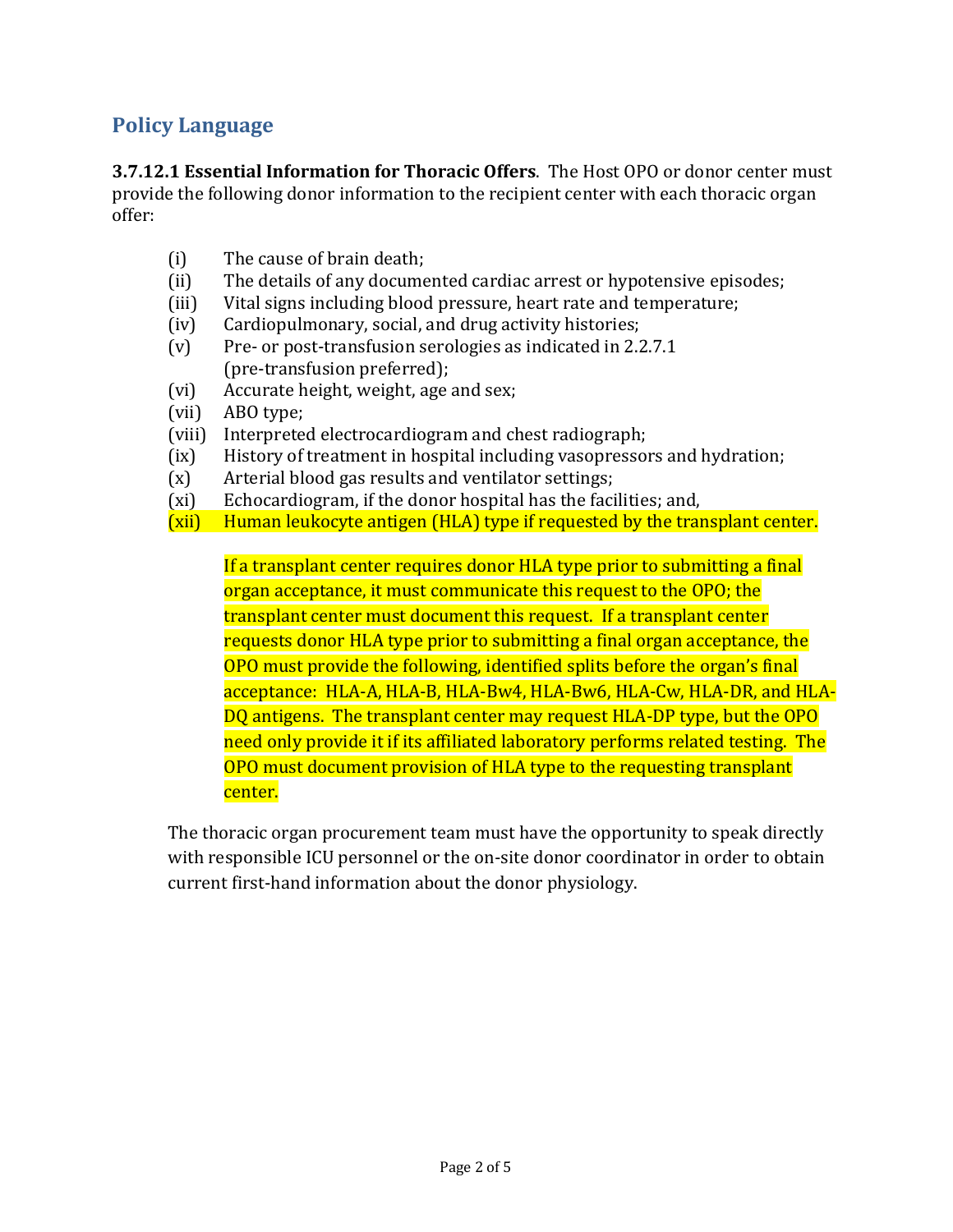## <span id="page-2-0"></span>**How the OPTN Contractor Will Evaluate Compliance with Policy 3.7.12.1(xii)**

A Member's complaint to the OPTN contractor about not receiving requested HLA-typing will result in an investigation of the matter by the OPTN contractor.

Specifically, the OPTN contractor's Department of Evaluation and Quality (DEQ) will review the following to assess policy compliance:

- Transplant center's documentation in the patient's medical record of its request for HLA type for a thoracic organ offer;
- Transplant center's documentation that it received its requested HLA type from the OPO for a thoracic organ offer;
- OPO's documentation in its donor's medical record that the OPO provided HLA type to the requesting transplant center; and
- OPO policy on the provision of HLA type for a thoracic organ offer when a transplant center requests HLA data.

The OPTN contractor will request a corrective action plan if the transplant center's or OPO's documentation does not comply with the requirements of this policy and forward it to the OPTN/UNOS Membership and Professional Standards Committee (MPSC) for review.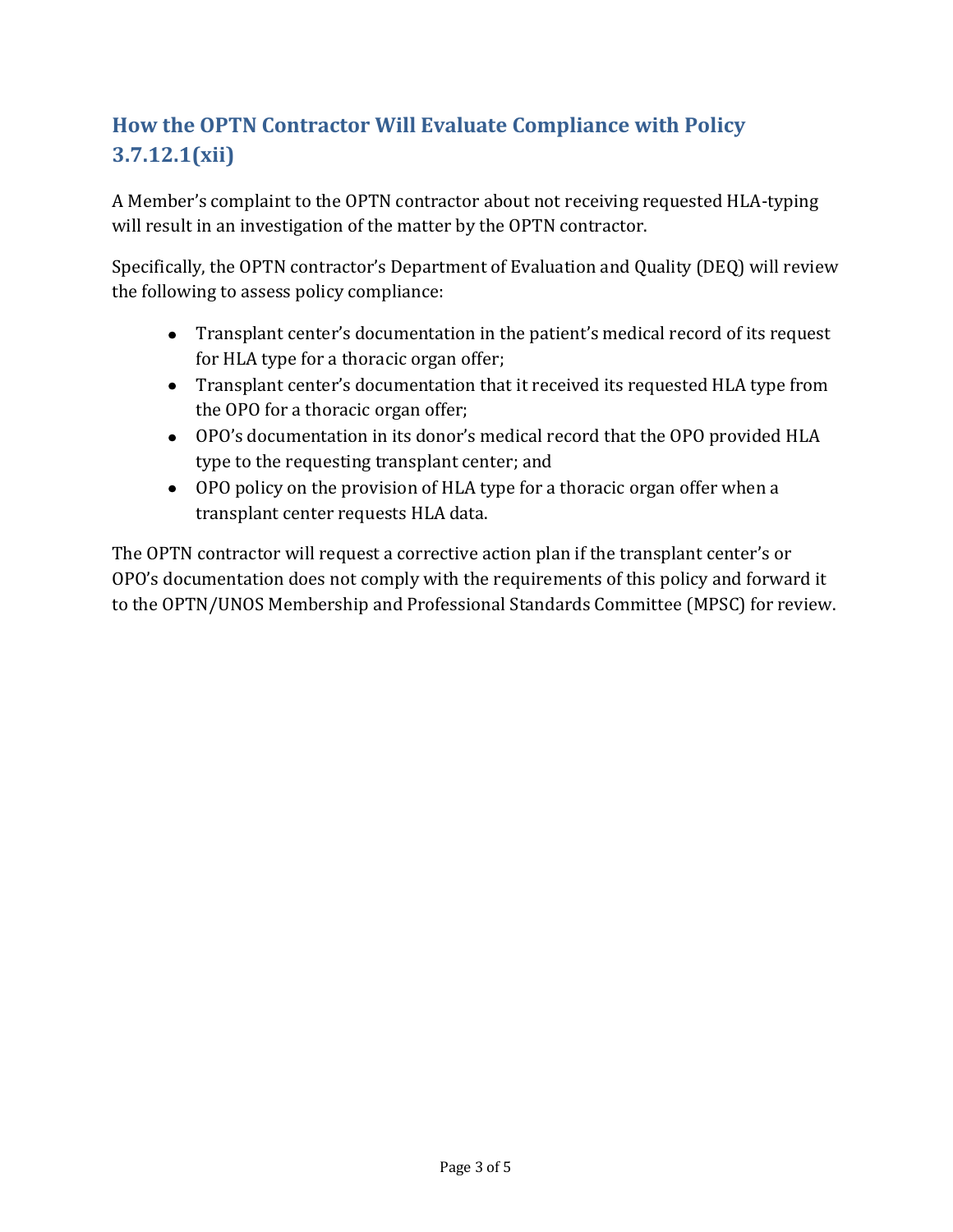#### <span id="page-3-0"></span>**Transplant Program Instructions**

**Goal:** Document Its Request to an Organ Procurement Organization for Human Leukocyte Antigen Typing for a Deceased Donor Thoracic Organ

- 1) Communicate to the OPO its request for HLA-typing of the thoracic organ offered.
- 2) Record the request for HLA-typing in the potential recipient's patient medical record. This documentation can be in the form of a progress note, a copy of an email sent to the OPO, or another form of documentation.
- 3) Record the receipt, or the non-receipt, of HLA-typing in the potential recipient's patient medical record. The OPO must provide HLA-typing prior to the transplant center's final acceptance of the organ offered. Typing provided must be: HLA-A, HLA-B, HLA-Bw4, HLA-Bw6, HLA-Cw, HLA-DR, and HLA-DQ antigens. If the OPO provided HLA-DP antigens, the transplant program must record receipt of these data in the potential recipient's patient medical record.